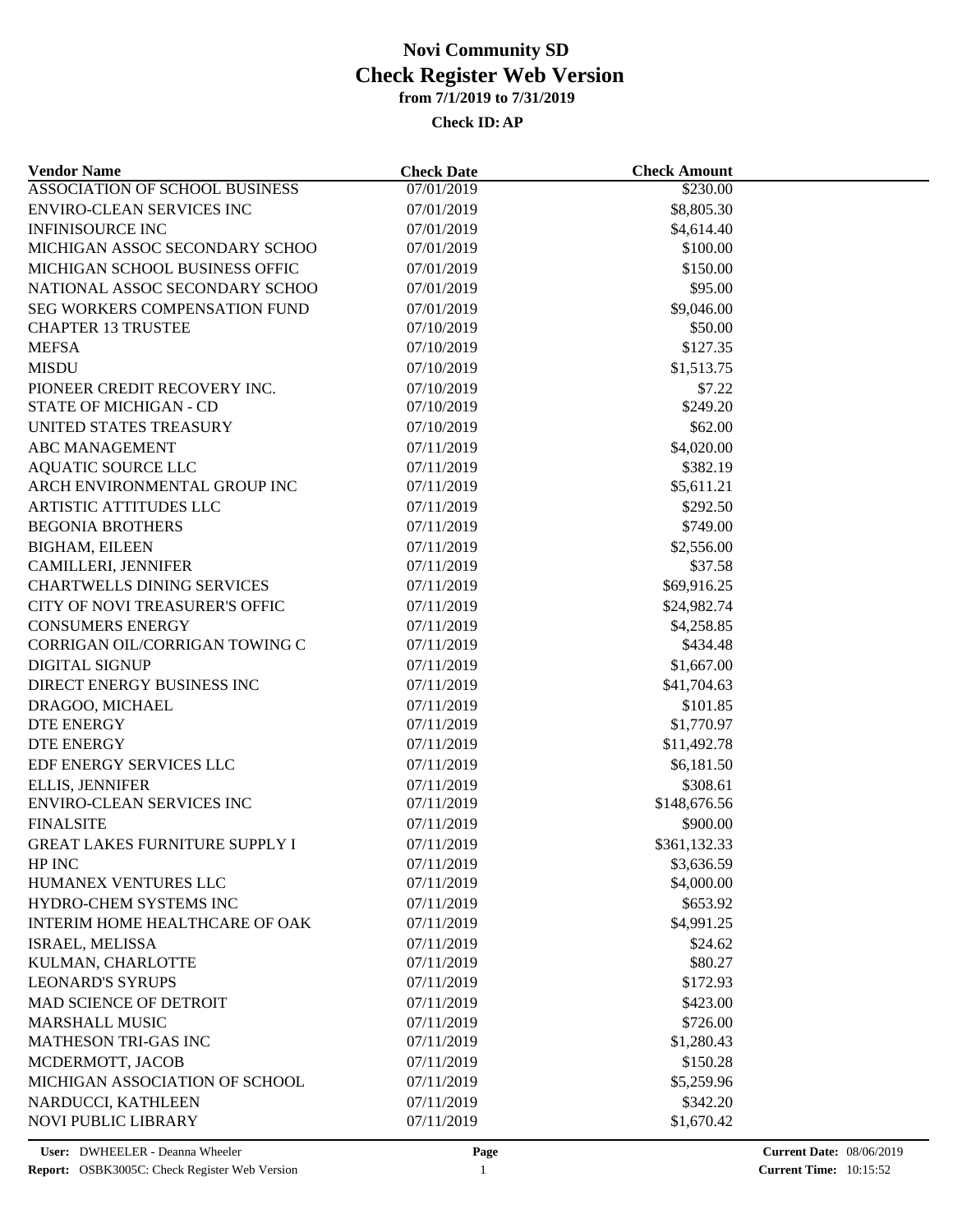| <b>Vendor Name</b>             | <b>Check Date</b>        | <b>Check Amount</b>    |  |
|--------------------------------|--------------------------|------------------------|--|
| <b>OAKLAND SCHOOLS</b>         | 07/11/2019               | $\overline{$}553.29$   |  |
| <b>PEARSON</b>                 | 07/11/2019               | \$294.75               |  |
| PEDIATRIC HEALTH CONSULTANTS I | 07/11/2019               | \$19,966.07            |  |
| PENNYCUFF, JILL                | 07/11/2019               | \$60.00                |  |
| PLANTE & MORAN CRESA LLC       | 07/11/2019               | \$6,521.46             |  |
| PLYMOUTH PT SPECIALISTS        | 07/11/2019               | \$3,054.55             |  |
| PREMIER PEST MANAGEMENT        | 07/11/2019               | \$412.00               |  |
| PRINTNOLOGY INC                | 07/11/2019               | \$40.00                |  |
| <b>RELIABLE DELIVERY</b>       | 07/11/2019               | \$1,875.00             |  |
| RICOH USA INC                  | 07/11/2019               | \$21,566.23            |  |
| SAFEWAY SHREDDING LLC          | 07/11/2019               | \$535.00               |  |
| SECURE DOOR LLC                | 07/11/2019               | \$278.00               |  |
| SERVICEPRO PLUMBING & ENVIRONM | 07/11/2019               | \$2,485.00             |  |
| SONITROL GREAT LAKES - MICHIGA | 07/11/2019               | \$205.00               |  |
| <b>ST. WILLIAM PARISH</b>      | 07/11/2019               | \$1,100.00             |  |
| THE BEST DEALS FOR YOU LLC     | 07/11/2019               | \$950.00               |  |
| THRUN LAW FIRM P.C.            | 07/11/2019               | \$6,559.50             |  |
| TMP ARCHITECTURE INC           | 07/11/2019               | \$1,501.00             |  |
| URBANS PARTITION & REMODELING  | 07/11/2019               | \$547.50               |  |
| <b>VS AMERICA INC</b>          | 07/11/2019               | \$223,098.20           |  |
| WALSH, CONALL                  | 07/11/2019               | \$45.45                |  |
| WHEAT, MEAGHAN                 | 07/11/2019               | \$152.61               |  |
| AT&T                           | 07/11/2019               | \$1,206.11             |  |
| AT&T MOBILITY                  | 07/11/2019               | \$1,122.40             |  |
| BHINDERWALA, ALEFIYA           | 07/11/2019               | \$470.00               |  |
| CHANDRAN, NEEL                 | 07/11/2019               | \$295.00               |  |
| <b>COUTURE, PETER</b>          | 07/11/2019               | \$590.00               |  |
| GARG, PANKAJ                   | 07/11/2019               | \$280.25               |  |
| <b>GAYATHRI, VEDAGIRI</b>      | 07/11/2019               | \$537.00               |  |
| HABU, TOMOKO                   | 07/11/2019               | \$590.00               |  |
| HARAGUCHI, SAKURA              | 07/11/2019               | \$295.00               |  |
| KIM, AIDEN                     | 07/11/2019               | \$325.00               |  |
| LEONARD, PATRICIA              | 07/11/2019               | \$48.00                |  |
| LIFE INSURANCE COMPANY OF NORT | 07/11/2019               | \$19,986.25            |  |
| LOKA, MADHAVI                  |                          |                        |  |
| NICHOLS PAPER & SUPPLY COMPANY | 07/11/2019<br>07/11/2019 | \$590.00<br>\$2,035.93 |  |
| PAULY'S CHOP SHOP LAWN CARE &  |                          |                        |  |
|                                | 07/11/2019               | \$2,000.00             |  |
| PROTECTION ONE ALARM MONITORIN | 07/11/2019               | \$50.00                |  |
| REZK, ASMAA                    | 07/11/2019               | \$495.75               |  |
| SOGA, MEGUMI                   | 07/11/2019               | \$235.00               |  |
| SUBRAMANIAN, PRIYA             | 07/11/2019               | \$550.00               |  |
| THE OMNI GROUP                 | 07/11/2019               | \$9,827.00             |  |
| THE REGENTS OF THE UNIVERSITY  | 07/11/2019               | \$10,000.00            |  |
| THYSSENKRUPP ELEVATOR CORP (TK | 07/11/2019               | \$614.11               |  |
| WIZINSKY, WILLIAM              | 07/11/2019               | \$99.00                |  |
| AETNA BEHAVIORAL HEALTH LLC    | 07/16/2019               | \$1,872.59             |  |
| <b>APPLE INC</b>               | 07/16/2019               | \$23,520.00            |  |
| <b>BLOOM, JANET</b>            | 07/16/2019               | \$55.92                |  |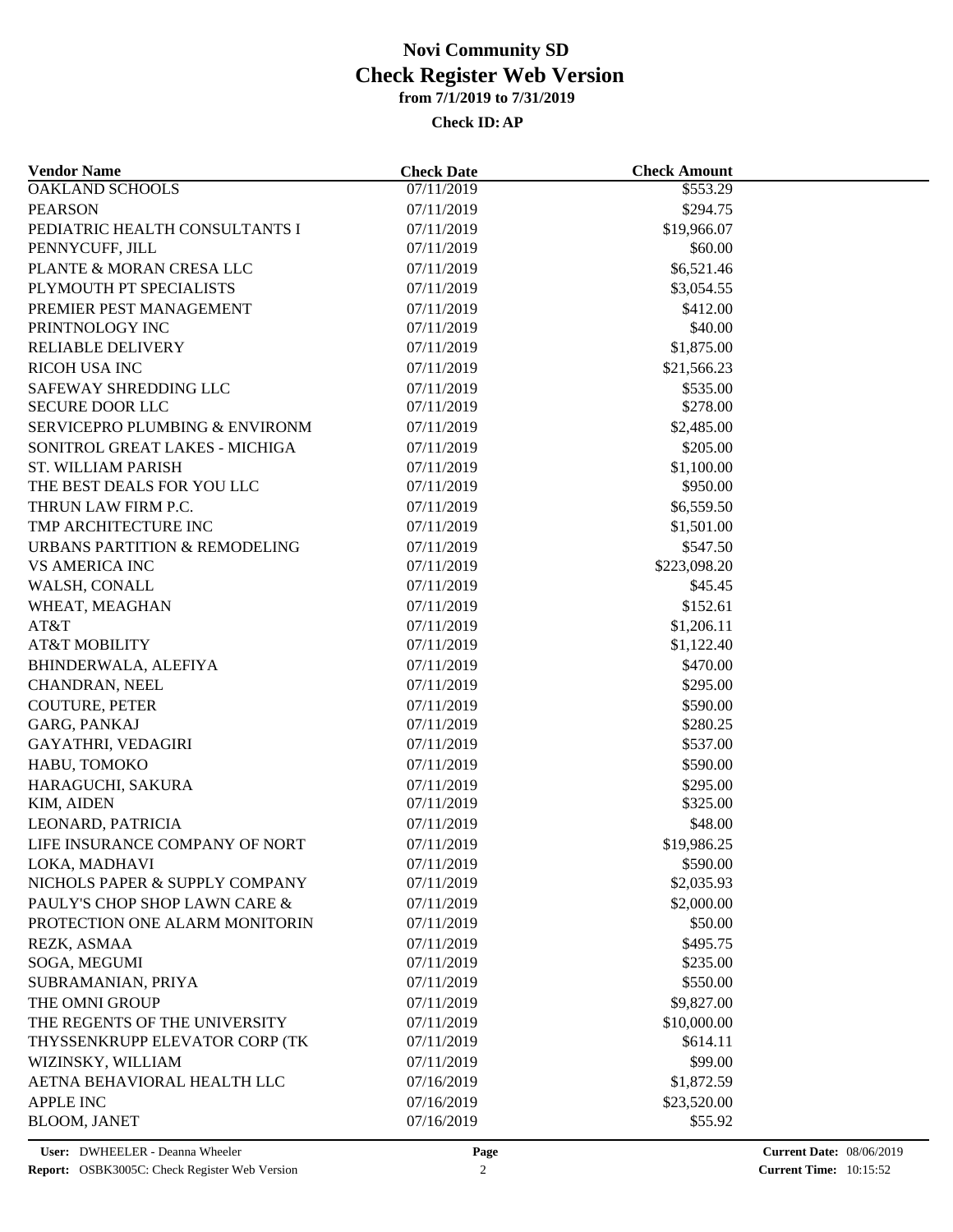| <b>Vendor Name</b>                        | <b>Check Date</b> | <b>Check Amount</b>     |  |
|-------------------------------------------|-------------------|-------------------------|--|
| <b>CITY OF NOVI WATER &amp; SEWER DEP</b> | 07/16/2019        | $\overline{$}30,000.35$ |  |
| <b>ENVIRO-CLEAN SERVICES INC</b>          | 07/16/2019        | \$2,636.70              |  |
| FOZDAR, PRACHI                            | 07/16/2019        | \$41.72                 |  |
| HUANG, CHRIS                              | 07/16/2019        | \$1,759.20              |  |
| <b>IYER, PRIYA</b>                        | 07/16/2019        | \$147.82                |  |
| NARAYANAN, MOORTHY                        | 07/16/2019        | \$563.87                |  |
| OBSERVER & ECCENTRIC/MICHIGAN.            | 07/16/2019        | \$117.90                |  |
| PANYAM, VENKAT                            | 07/16/2019        | \$7.82                  |  |
| REGOLI, MARK                              | 07/16/2019        | \$35.92                 |  |
| RICOH USA INC                             | 07/16/2019        | \$450.00                |  |
| RUSKIN, DANIELLE                          | 07/16/2019        | \$85.59                 |  |
| ST. JOHN, KYLE                            | 07/16/2019        | \$347.97                |  |
| TEEGALA, NIRANJAN                         | 07/16/2019        | \$63.00                 |  |
| TMP ARCHITECTURE INC                      | 07/16/2019        | \$1,111.60              |  |
| <b>UDUPA, ANU</b>                         | 07/16/2019        | \$69.90                 |  |
| AETNA BEHAVIORAL HEALTH LLC               | 07/16/2019        | \$1,854.68              |  |
| HADLEY, SHANNON                           | 07/16/2019        | \$176.47                |  |
| HUBENSCHMIDT, KRISTY                      | 07/16/2019        | \$153.12                |  |
| LEPHART, SARAH                            | 07/16/2019        | \$738.96                |  |
| <b>PEARSON</b>                            | 07/16/2019        | \$42.75                 |  |
| PITSCO INC                                | 07/16/2019        | \$687.69                |  |
| PRESIDIO NETWORKED SOLUTIONS L            | 07/16/2019        | \$16,190.00             |  |
| RADIO SOFT INC.                           | 07/16/2019        | \$480.00                |  |
| RICOH USA INC                             | 07/16/2019        | \$210.00                |  |
| <b>SCHOLASTIC INC</b>                     | 07/16/2019        | \$260.98                |  |
| <b>CHAPTER 13 TRUSTEE</b>                 | 07/25/2019        | \$50.00                 |  |
|                                           |                   |                         |  |
| <b>MISDU</b>                              | 07/25/2019        | \$1,513.75<br>\$76.50   |  |
| ABSOPURE WATER COMPANY DEPT #8            | 07/25/2019        |                         |  |
| <b>AQUATIC SOURCE LLC</b>                 | 07/25/2019        | \$103.50                |  |
| ARC DOCUMENT SOLUTIONS LLC                | 07/25/2019        | \$110.00                |  |
| ARCH ENVIRONMENTAL GROUP INC              | 07/25/2019        | \$211.00                |  |
| CARINO, LAURA                             | 07/25/2019        | \$15.00                 |  |
| DATA MANAGEMENT INC.                      | 07/25/2019        | \$450.00                |  |
| DE-CAL INC                                | 07/25/2019        | \$4,811.84              |  |
| DIRECT ENERGY BUSINESS INC                | 07/25/2019        | \$4,554.62              |  |
| ENVIRO-CLEAN SERVICES INC                 | 07/25/2019        | \$204.00                |  |
| GFL ENVIRONMENTAL USA INC.                | 07/25/2019        | \$1,625.00              |  |
| <b>GREAT LAKES FURNITURE SUPPLY I</b>     | 07/25/2019        | \$30,315.70             |  |
| <b>GREEN, CAROL</b>                       | 07/25/2019        | \$357.00                |  |
| HUANG, CHRIS                              | 07/25/2019        | \$838.97                |  |
| INTERNATIONAL BACCALAUREATE OR            | 07/25/2019        | \$58,217.00             |  |
| KINZER, GARY                              | 07/25/2019        | \$23.00                 |  |
| MALBON, JOANNE M.                         | 07/25/2019        | \$155.14                |  |
| MIDDLE CITIES RISK MANAGEMENT             | 07/25/2019        | \$3,534.60              |  |
| MOORE, KEITH                              | 07/25/2019        | \$614.24                |  |
| PITNEY BOWES PURCHASE POWER               | 07/25/2019        | \$3,000.00              |  |
| PLANTE & MORAN CRESA LLC                  | 07/25/2019        | \$6,589.90              |  |
| PREMIER RELOCATIONS LLC                   | 07/25/2019        | \$49,689.50             |  |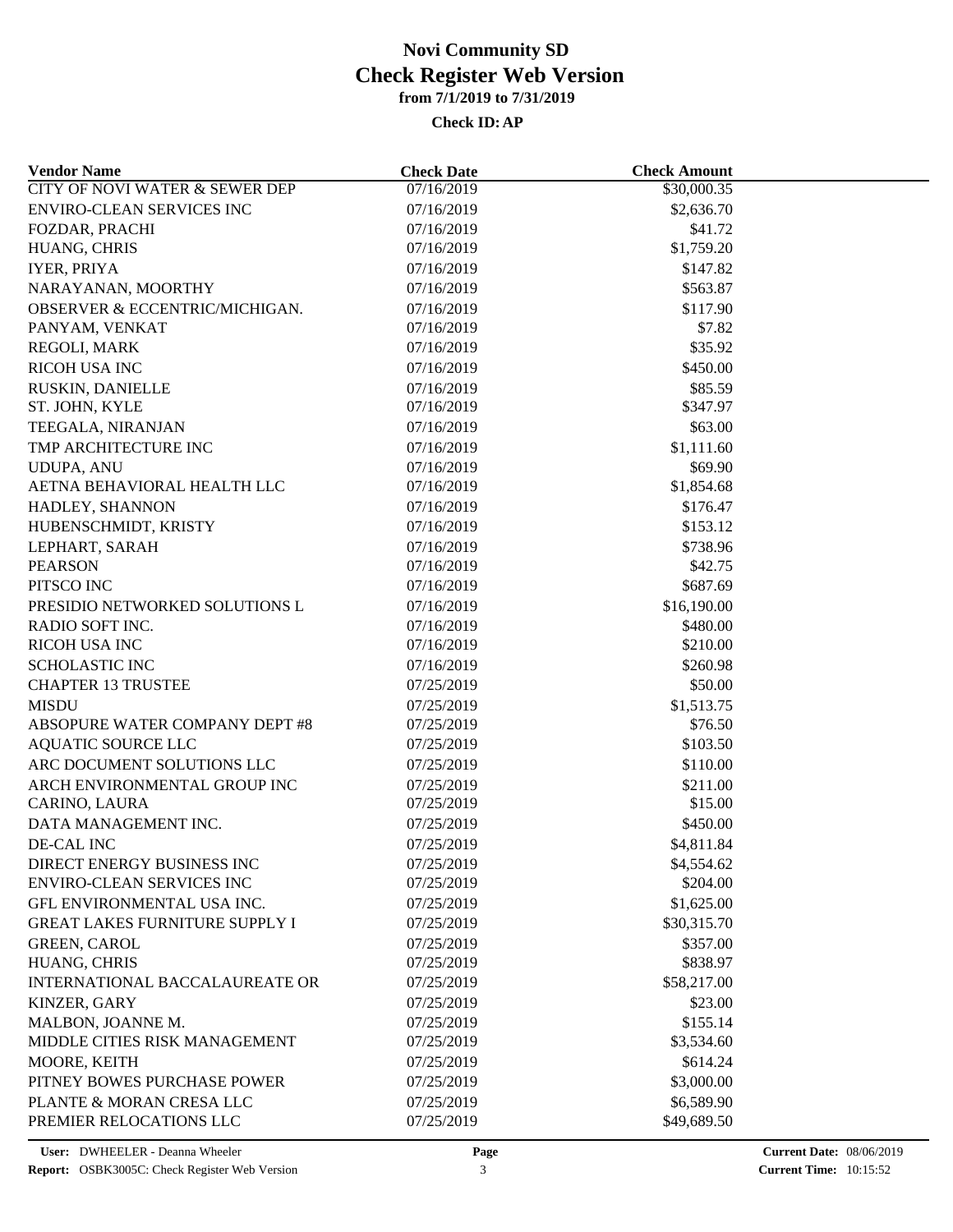| <b>Vendor Name</b>                       | <b>Check Date</b>        | <b>Check Amount</b>   |                |
|------------------------------------------|--------------------------|-----------------------|----------------|
| PRINTNOLOGY INC                          | 07/25/2019               | \$1,793.23            |                |
| <b>RICOH USA INC</b>                     | \$150.00<br>07/25/2019   |                       |                |
| <b>URBANS PARTITION &amp; REMODELING</b> | 07/25/2019<br>\$1,627.50 |                       |                |
| WASTE MANAGEMENT OF MICHIGAN I           | 07/25/2019               | \$2,772.82            |                |
| ADN ADMINISTRATORS INC                   | 07/25/2019<br>\$3,699.10 |                       |                |
| <b>AQUATIC SOURCE LLC</b>                | 07/25/2019               | \$483.72              |                |
| AT&T                                     | 07/25/2019<br>\$3,624.76 |                       |                |
| AT&T                                     | 07/25/2019               | \$639.92              |                |
| <b>BIGHAM, EILEEN</b>                    | 07/25/2019<br>\$4,941.60 |                       |                |
| BLIZNIK SALES & ASSOCIATES LLC           | 07/25/2019               | \$261.91              |                |
| CHANDRAN, NEEL                           | 07/25/2019               | \$295.00              |                |
| CIANFERRA, LINDA                         | 07/25/2019               | \$420.49              |                |
| DATA MANAGEMENT INC.                     | 07/25/2019               | \$20,726.00           |                |
| <b>ELLISTON, BETH</b>                    | 07/25/2019               | \$300.00              |                |
| <b>EXECUTIVE ENERGY SERVICES LLC</b>     | 07/25/2019               | \$400.00              |                |
| FIRE SYSTEMS OF MICHIGAN INC             | 07/25/2019               | \$1,425.00            |                |
| <b>GINIS, SHERI</b>                      | 07/25/2019               | \$35.00               |                |
| HILDEN, ANNA                             | 07/25/2019               | \$315.00              |                |
| INDUSTRIAL COMMERCIAL STRIPING           | 07/25/2019               | \$3,150.00            |                |
| JOHNSON CONTROLS FIRE PROTECTI           | 07/25/2019               | \$2,222.14            |                |
| LOCKWOOD, SAMANTHA                       | 07/25/2019               | \$341.87              |                |
| <b>MAD SCIENCE OF DETROIT</b>            | 07/25/2019               | \$1,980.00            |                |
| MESSA (MICHIGAN EDUCATION SPEC           | 07/25/2019               | \$581,747.03          |                |
| MURLEY, KRISTEN                          | 07/25/2019               | \$30.00               |                |
| NELSON-RUCKER, PAM                       | 07/25/2019               | \$40.00               |                |
| NORTHERN FENCE COMPANY                   | 07/25/2019               | \$1,960.00            |                |
| PRINTNOLOGY INC                          | 07/25/2019               | \$2,845.60            |                |
| RAMGOPAL, PRIYANKA                       | 07/25/2019               | \$87.50               |                |
| <b>WAGEWORKS INC</b>                     | 07/25/2019               | \$788.64              |                |
| WASTE MANAGEMENT OF MICHIGAN I           | 07/25/2019               | \$225.00              |                |
| WHITAKER, PHYLLIS                        | 07/25/2019               | \$35.00               |                |
|                                          |                          | <b>Issued:</b>        | \$72,621.02    |
|                                          |                          | <b>Reversed:</b>      | \$341.87       |
|                                          |                          | Cancelled:            | \$1,896,825.25 |
| <b>AP Checks Processed:</b>              | 175                      | <b>AP Bank Total:</b> | \$1,969,788.14 |
| <b>Total Checks Processed:</b>           | 175                      | <b>Grand Total:</b>   | \$1,969,788.14 |